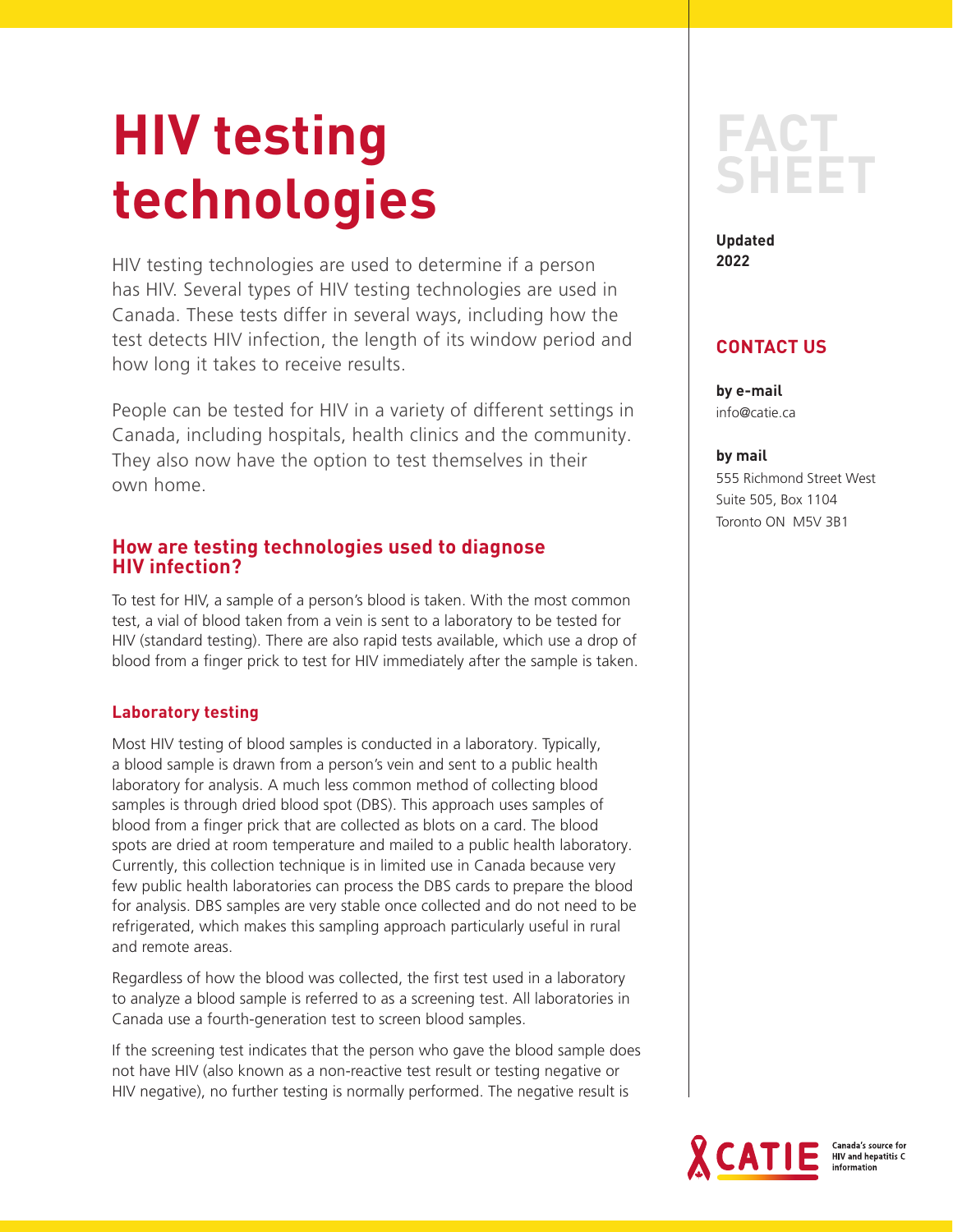sent back to the healthcare provider or clinic that ordered the test so that the person who tested can be given the result.

If the screening test indicates that the person may have HIV (also known as a reactive test result), then another test is performed on the same sample to confirm that the result of the screening test was correct. If the *confirmatory* test indicates that the person is HIV positive, the positive result is sent back to the healthcare provider or clinic that ordered the test so that the person who tested can be given the result.

It can take up to one or two weeks for a person to receive their test result when laboratory testing is conducted.

#### **Rapid testing**

There are two types of rapid HIV tests in Canada, the point-of care (POC) test and the self-test. Rapid tests are third-generation screening tests. Currently in Canada the POC test and the self-test use the same technology.

#### Point-of-care testing

Point-of-care tests can provide results within minutes, so the client can be given the result of the test during the same visit. There is only one POC test approved for use in Canada, the INSTI HIV-1/ HIV-2 Antibody Test. This test requires a drop of blood from a finger prick to test for HIV.

If the POC test indicates no HIV infection is present (a non-reactive test result), then no further testing is normally performed and the person who tested can be immediately informed of their HIV-negative result. However, if the POC test indicates that a person has HIV (a reactive test result), this is *not* a final diagnosis. Instead, a vial of blood must be taken and sent to a public health laboratory for confirmatory testing. It can take up to one or two weeks to receive the results from confirmatory testing.

In some cases, if the POC test result is non-reactive and there is reason to believe the person being tested may have recently been exposed to HIV (and is in the window period – see below for more

details), a vial of blood can be taken and sent to a laboratory for testing.

#### Self-testing

HIV self-tests allow people to test themselves for HIV in their home or other locations and can provide results within minutes. The first HIV selftest was licensed for use and sale in Canada in November 2020. The INSTI HIV Self Test uses the same technology as the POC test and requires a single drop of blood to test for HIV. As with the POC test, if the self-test result is non-reactive then no further testing is required, as long as the person doing the test is out of the window period. A reactive test result requires a confirmatory test and will require the person who uses the self-test to seek out confirmatory testing.

#### **Confirmatory tests**

The Geenius HIV 1/2 Confirmatory Assay is now used by public health laboratories in Canada and has replaced the Western blot as the standard test used to confirm a reactive HIV screening test.

Other types of confirmatory testing may be used in certain circumstances, such as when a test result is indeterminate. These include nucleic acid amplification tests (NAATs) and p24 antigen-only tests.

#### **What is the window period and how does it differ between tests?**

No test can detect HIV immediately after infection. The time between when a person is exposed to HIV and when an HIV test can tell they have HIV is called the window period. The window period can vary between two weeks and three months. The length of the window period varies from person to person and also depends on the type of test used. Some people develop markers of HIV infection that are detected by HIV tests slowly and some people develop them more rapidly. Once these markers of HIV infection are present in amounts that the test can detect, the window period is over.

If someone has had a recent exposure to HIV and gets tested for HIV during the window period,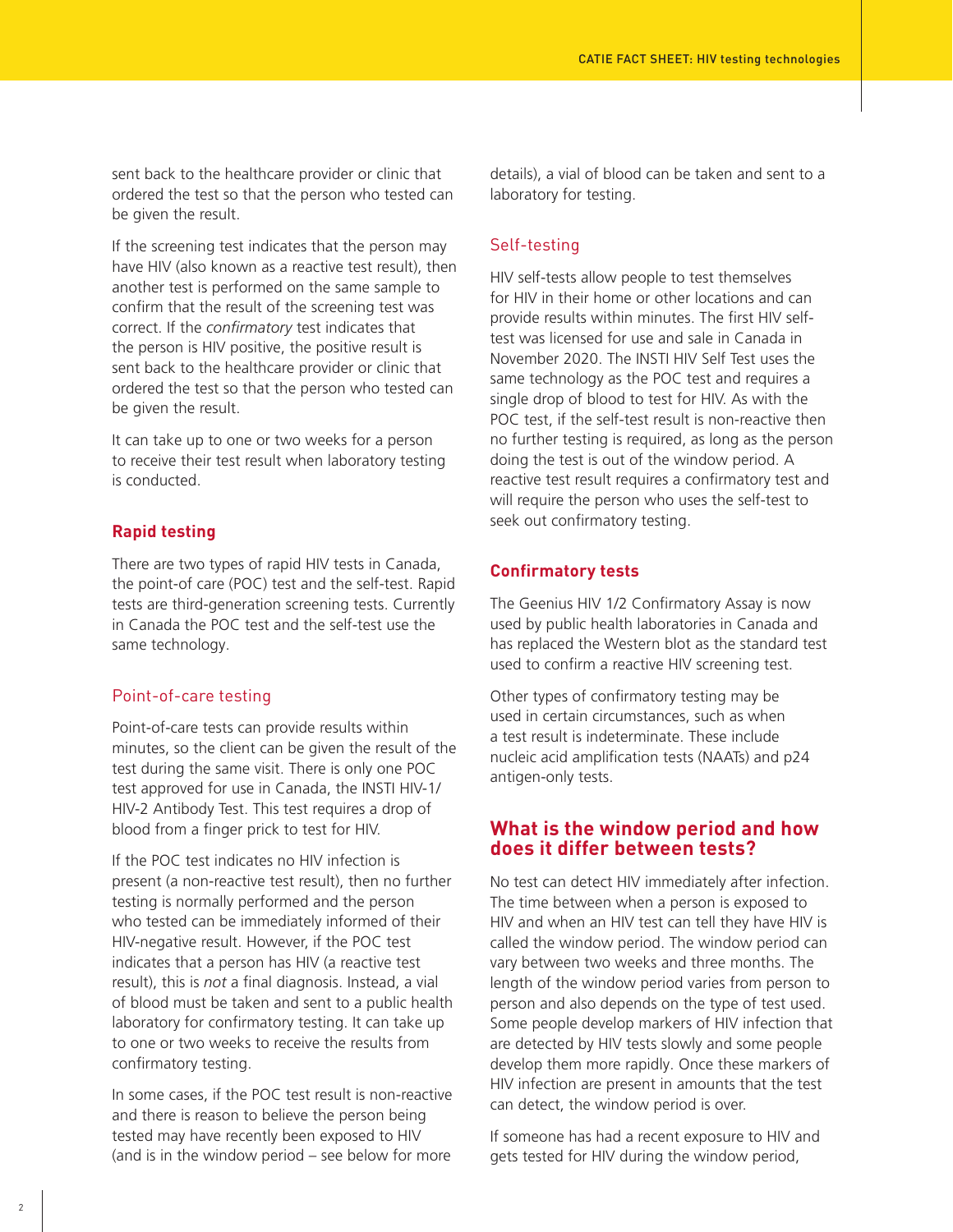the test result may come back as negative (nonreactive) even though the person actually has HIV. This would happen if their body has not started producing the markers of HIV infection at levels that are detectable by the test. When a test result is negative after a recent exposure to HIV, the person should be retested at the end of the window period to confirm they are HIV negative.

The most commonly used HIV tests in Canada detect different markers of HIV infection. Some look for HIV antibodies (proteins produced by the body's immune system in response to HIV infection) only, while another looks for both antibodies and the p24 antigen (a specific part of the virus itself). All antibody tests in Canada can detect both HIV-1 (the most common type of HIV) and HIV-2.

Rapid HIV screening tests, including both the POC and self-test, are third-generation tests and detect HIV antibodies. The window period for these tests is between three weeks and 12 weeks. These tests can detect HIV antibodies in 50% of people by about 22 days after exposure to HIV and 99% of people by 12 weeks after exposure.

The antibody–antigen combination test is the fourth-generation screening test used in public health laboratories in Canada. This test detects both the p24 antigen and antibodies. The window period for this test is between two weeks and 6.5 weeks. It can detect HIV in 50% of people by 18 days after exposure to HIV and in 99% of people by 44 days after exposure. This means that the fourthgeneration test can find an infection at least a week earlier than third-generation POC and self-tests in most people. This is because the p24 antigen is detectable before HIV antibodies. In addition, the fourth-generation test can rule out an HIV infection 5.5 weeks earlier than third-generation tests.

Most people will get an accurate test result with third- or fourth-generation tests three to four weeks after an exposure to HIV. However, not everyone will. It's important to test again at the end of the window period to rule out an HIV infection.

The Geenius confirmatory assay can detect HIV infection in 50% of people by 33 days after exposure to HIV and in 99% of people by 58 days after exposure.

#### **How accurate are HIV tests?**

HIV tests are very accurate. Once confirmatory testing has been performed, the chance of a positive result being false is essentially zero.

#### **Sensitivity and specificity**

Sensitivity and specificity are measures of the accuracy of an HIV test.

*Sensitivity* is the chance that a positive test result will correctly indicate that a person has HIV. This means that if the person has HIV, the test will detect it. Higher sensitivity means there is a lower chance of a false-negative result (testing negative when actually HIV positive).

*Specificity* is the chance that a negative test result will correctly indicate that a person does not have HIV. This means that if the person does not have HIV, the test result will be negative. Higher specificity means there is a lower chance of a false-positive result (testing positive when actually HIV negative).

HIV screening tests used in Canada (including thirdand fourth-generation tests) all have a sensitivity of up to 99.9%. In other words, if 1,000 HIV-positive people were tested for HIV, 999 would correctly test positive and one would incorrectly test negative. High sensitivity is ideal for a screening test because it effectively rules out people who don't have HIV (as long as they are outside the window period). Since the vast majority of people who get tested for HIV are actually HIV negative, the chance of a negative result being false is extremely low.

HIV screening tests used in Canada have a slightly lower specificity of up to 99.5%. In other words, if 1,000 HIV-negative people were tested, 995 would correctly test negative and five would incorrectly test positive. Since the specificity is lower, this means there is a higher chance of false positives with the screening tests. This is why all positive screening test results are sent for confirmatory testing with a test that has a very high specificity.

The Geenius assay has a specificity of 100%. This means that the chance of a false-positive result after confirmatory testing is essentially zero.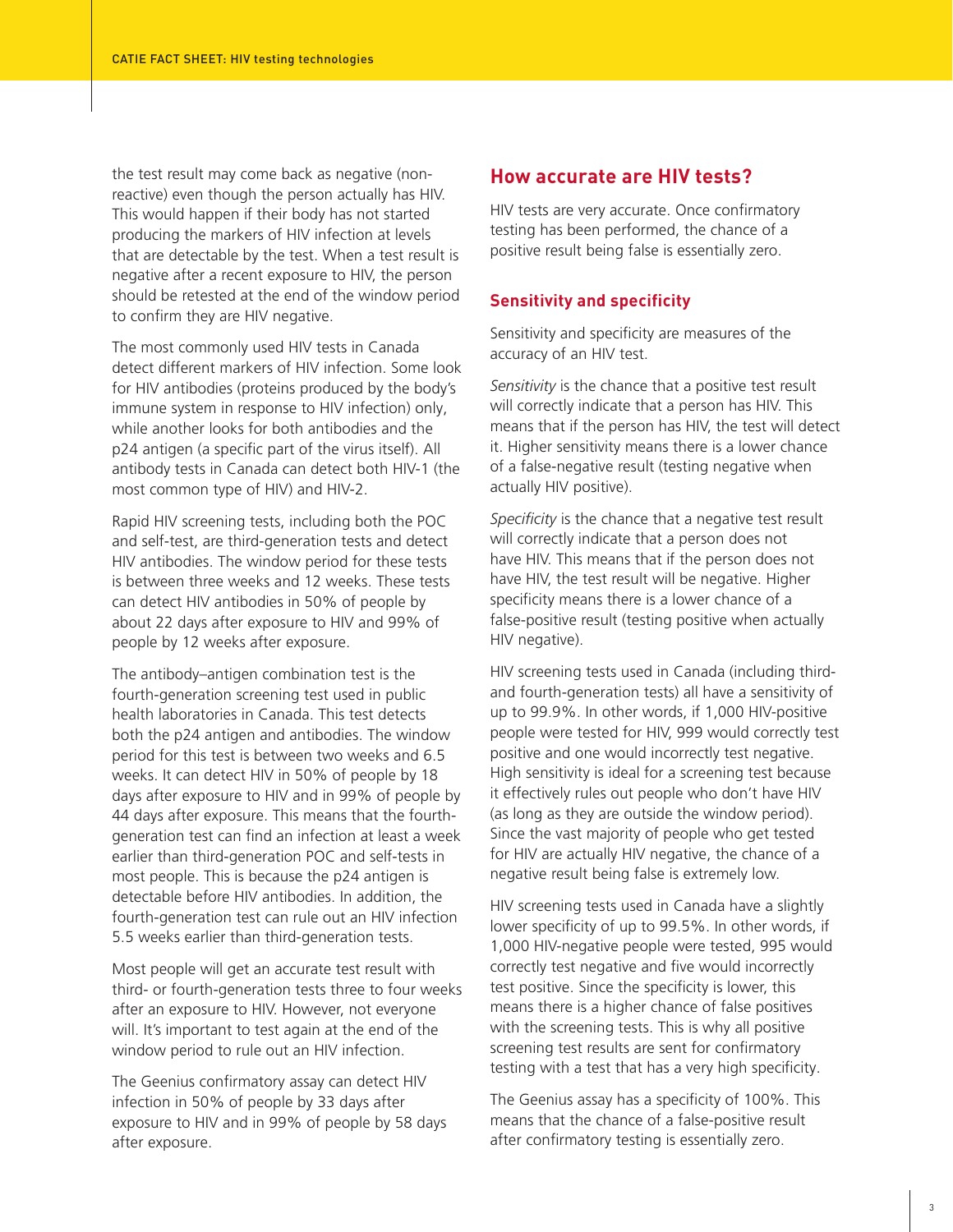#### **References**

1. bioLytical. *INSTI: the world's fastest HIV test*. Richmond (BC): bioLytical; 2019. Available from: http://biolytical.com/ products/insti-hiv-1hiv-2/?country=CA

2. Public Health Agency of Canada (PHAC). *HIV screening and testing guide*. Ottawa: PHAC; 2013. Available from: http://www.catie.ca/sites/default/files/EN\_HIV-Screening-Guide-2013.pdf

3. Centers for Disease Control and Prevention. *Types of HIV tests*. Atlanta: CDC. Available from: https://www.cdc.gov/hiv/ basics/hiv-testing/test-types.html

4. Taylor D, Durigon M, Davis H, et al. Probability of a falsenegative HIV antibody test result during the window period: a tool for pre-and post-test counselling. *International Journal of STD & AIDS*. 2015 Mar;26(4):215-24.

5. Delaney KP, Hanson DL, Masciotra S et al. Time until emergence of HIV test reactivity following infection with HIV-1: implications for interpreting test results and retesting after exposure. *Clinical Infectious Diseases*. 2017;64:53–59

6. Bio-Rad. *Geenius™ HIV 1/2 Confirmatory Assay. A qualitative assay for the confirmation and differentiation of individual antibodies to HIV-1 and HIV-2 in whole blood, serum, or plasma specimens*. Marnes-la-Coquette, France: Bio-Rad; 2013. Available from: https://www.bio-rad.com/webroot/ web/pdf/inserts/CDG/en/883601\_EN.pdf

7. Pant Pai N, Balram B, Shivkumar S et al. Head-to-head comparison of accuracy of a rapid point-of-care HIV test with oral versus whole-blood specimens: a systematic review and meta-analysis. *Lancet Infectious Diseases*. 2012;12(5):373–380.

#### **Author(s): Harrigan M**